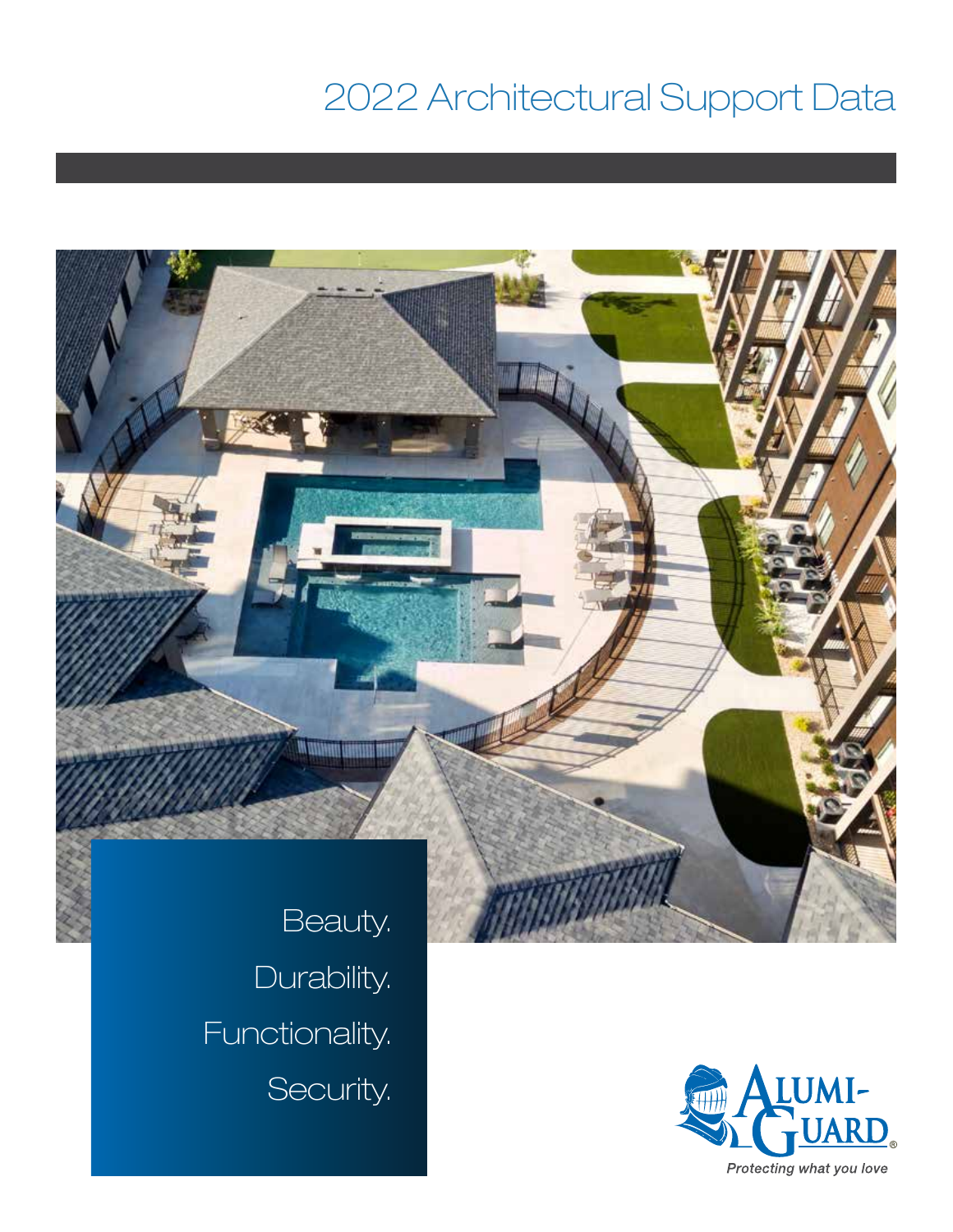# From backyard pools to industrial applications, we have your protection solution.



#### Why Alumi-Guard®

Alumi-Guard Brand has been providing innovative, high-quality aluminum fencing, railing and gate systems to professional contractors, architects, builders and homeowners for decades. We have a wide variety of elegant, durable and low-maintenance products — available in several different grades, designed to protect homes, businesses, municipalities and proudly securing some of our nation's military facilities. Our engineered systems help to reduce labor costs, while maintaining the highest quality finishes available within our market — all at a great value.

Through out superior testing and procedures, we have earned the approved applicator distinction by some of the industry's top powder-coating manufacturers due to our superior testing and procedures. Alumi-Guard has been named one of the "Top 50 Powder-Coat Shops in the U.S." for over six years running by *Products Finishing* magazine. No other fence manufacturer has been named to this list.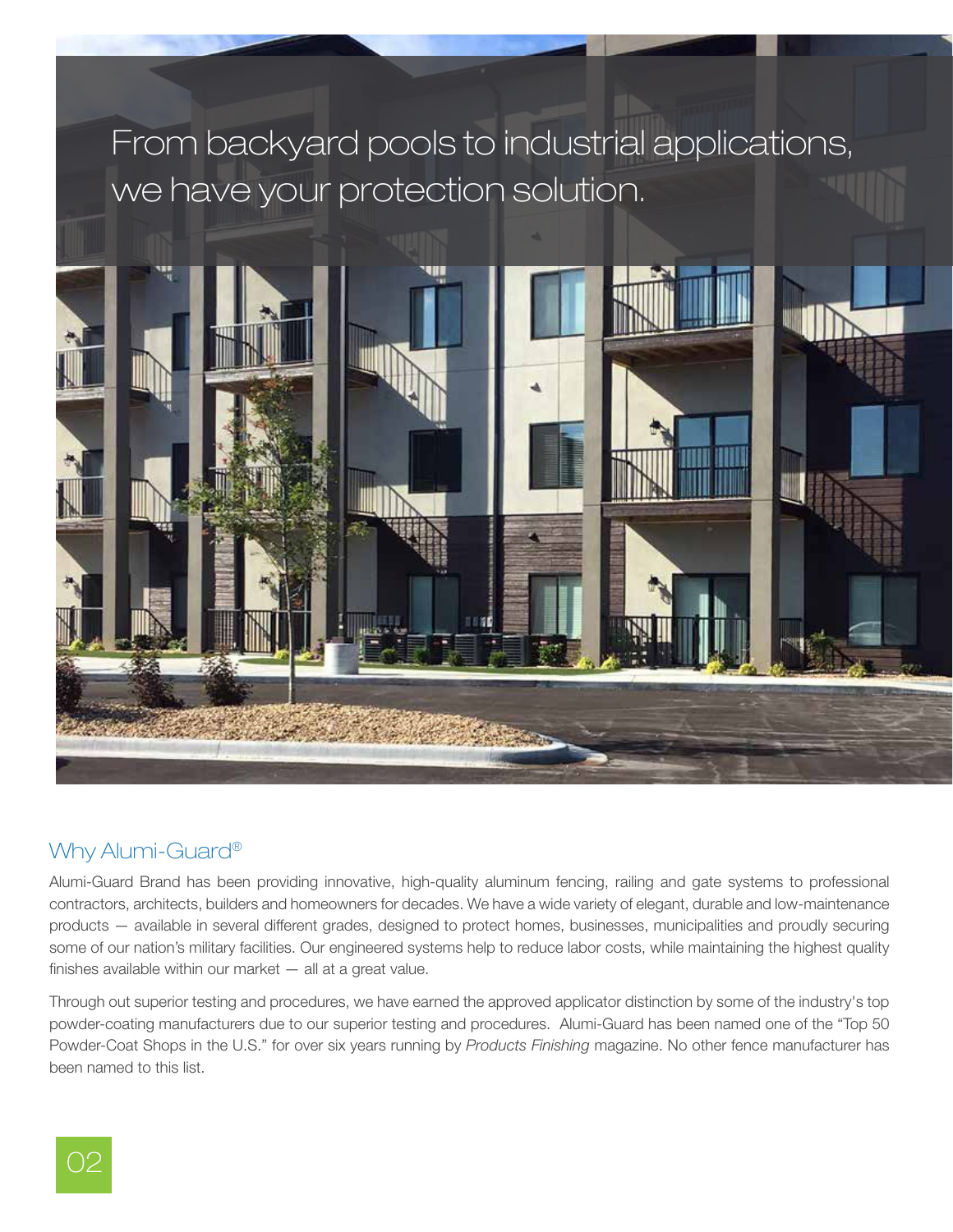# Table of Contents





| Why Alumi-Guard                   |      |
|-----------------------------------|------|
| Architects                        |      |
| Education & Live Learning         | ين ( |
| Environmental & Green Initiatives |      |
| <b>MI</b> Metals                  |      |
| Hydro Extrusion                   |      |
| Interpon   AkzoNobel              |      |
| <b>City Utilities</b>             |      |
| <b>PF Products Finishing</b>      | 11   |
| <b>AAMA Standards Comparison</b>  | 12   |

03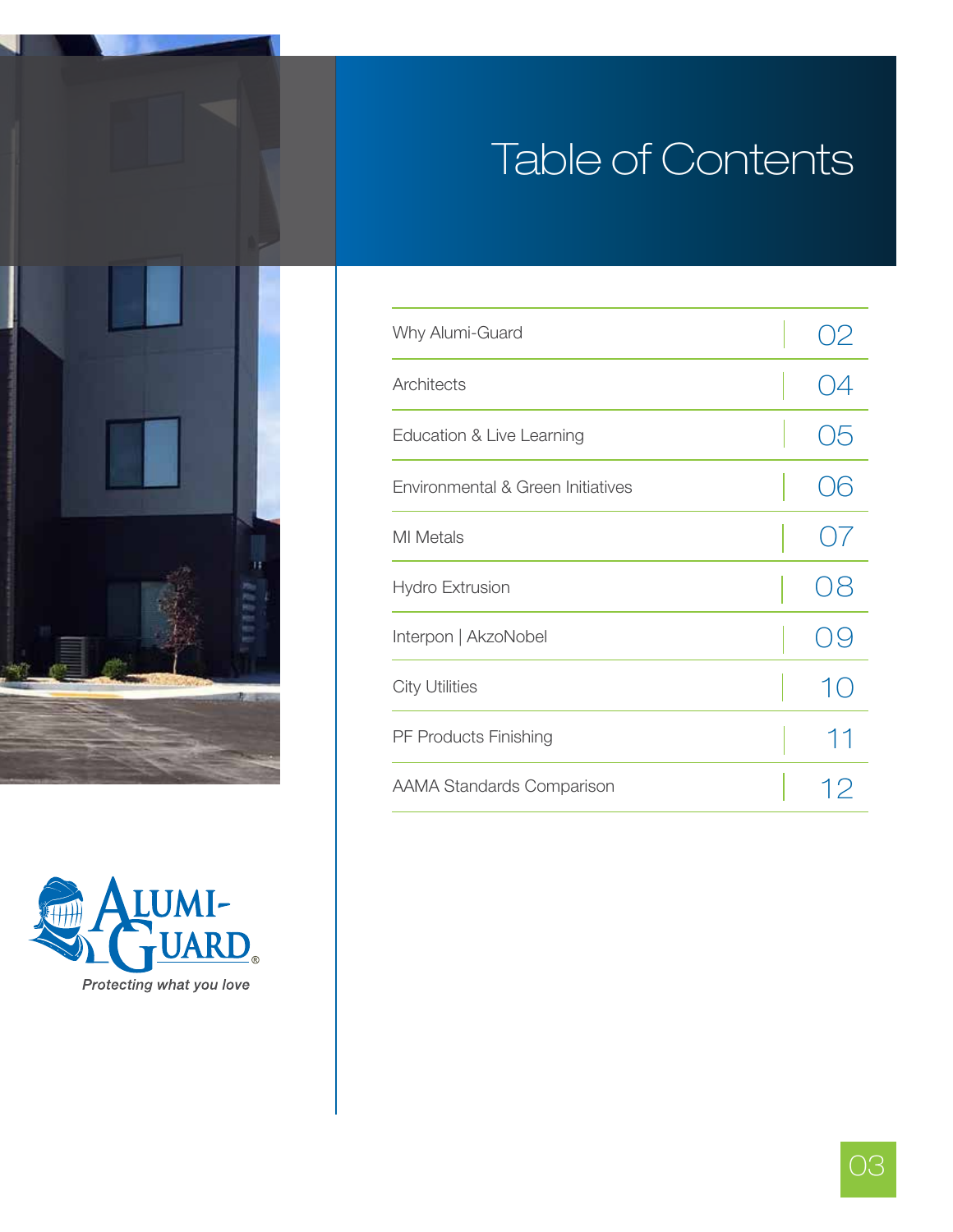### **Architects**

Alumi-Guard® is a leader in the Aluminum Fence and Gate industry. Our large selection of maintenance-free aluminum fence, railing, and gates are built in state-of-the-art manufacturing facilities throughout the United States. Expert craftsmanship, short lead times and unparalleled customer service have become the hallmarks of the Alumi-Guard brand.

Alumi-Guard's powder coating process has been rigorously tested and certified by AkzoNobel. All of our colors meet or exceed the harsh requirements established by the AAMA 2604-21 performance specifications. Available in seven classic colors, Alumi-Guard aluminum fence, railing and gates are available in all fifty states and Canada. All Alumi-Guard products are protected by a Limited Lifetime Warranty.

Alumi-Guard's Architectural Services Department is a trusted resource for the architectural and spec-writing community. The department helps bridge the gap between Architects, the manufacturing facility and the sales staff. If your firm is working on a project that requires job specific drawings or custom specifications, we would appreciate the opportunity to assist you with drawings and specifications for your project.

We offer additional information and support for Alumi-Guard powder coating and sealed drawings from our team of professional engineers who can provide load capacities and more. If you have questions regarding Alumi-Guard Aluminum Fence, Gates, Guardrail (balcony type), or ADA Handrail — or if you have questions about whether or not our products are right for your project, we are here to help guide you to the right product for your job.

Best regards,

Taylor Coley

Taylor Coley, CSI ManagerArchitect Services 352-458-5568 | tcoley@alumi-guard.com



#### The Sustainable Choice

*As an environmentally aware company, we take great pride in our recycling efforts. In addition to recycling 100% of all aluminum, paper, and plastic scrap, we have installed energy efficient lighting and we've moved to paperless where we can. Our new high efficiency coating booths produce less than 1% of powder waste annually and we recycle 90% of evaporate coolant water. We care about our impact on the environment and will continue to incorporate new processes and ideas in order to reduce, recycle, or eliminate any and all waste products – now and in the future.*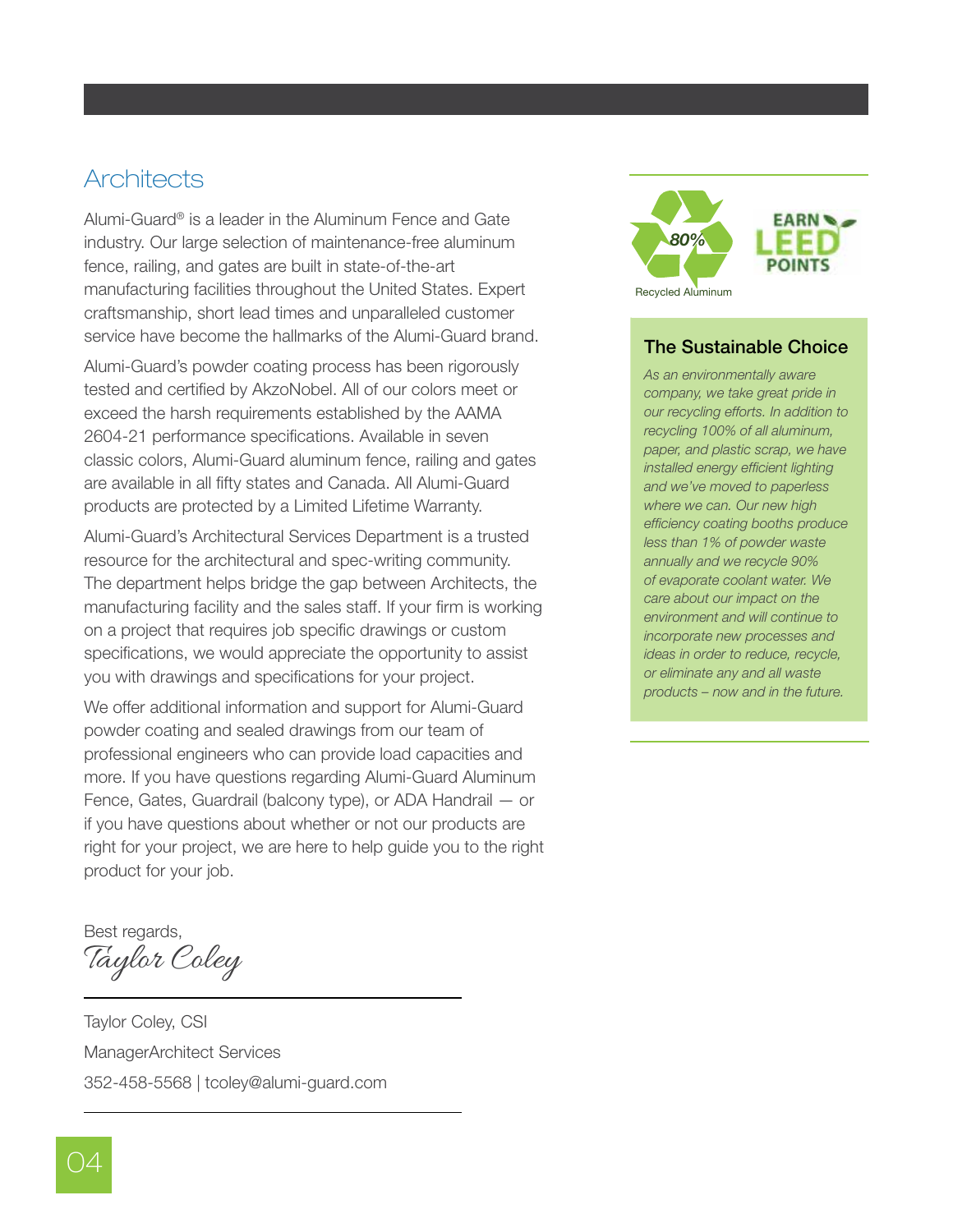# Education & Live Learning Free Continuing Education Course AECDaily.com

### Course Title: Coating of Aluminum Extrusions

Our HSW certified program provides an overview of aluminum extrusion coatings.

Discussions include:

- The aluminum extrusion process, a comparison of powder and liquid coatings.
- An overview of the chrome and the chrome-free pretreatment processes.
- Performance objectives of Fenestration and Glazing Industry Alliance or AAMA, testing standards and their contribution towards LEED points.

At the end of this program, participants will be able to:

- List the steps in extrusion manufacturing and describe the benefits of extrusion and an aluminum forming process.
- Compare powder coating to liquid coating and list the environmental, performance, and cost advantages of powder coating.
- Describe the powder coating process and identify steps that ensure an environmentally sound process. Describe the performance objectives of AAMA 2603, AAMA 2604, and AAMA 2605.

*"One of the Top Finishing Shops in North America for the Seventh consecutive year."*







Landscape Continuing

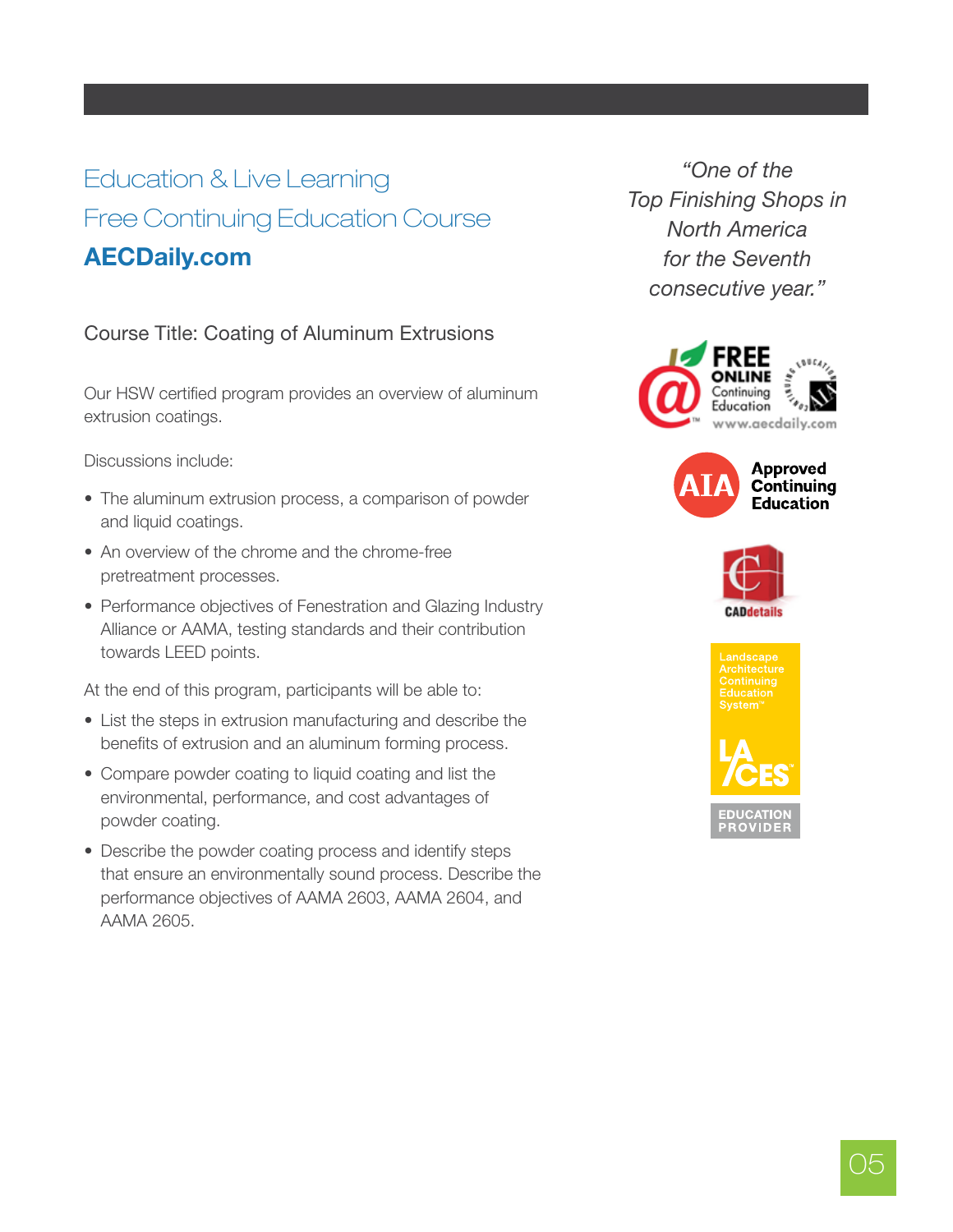# Environmental and Green Initiatives

We partner with local foundries that produce our extrusions with 80% recycled materials from local sources. Aluminum is the most abundant metal on earth and is one of the most recycled products. Recycling aluminum uses about 5% of the energy required to create aluminum from bauxite. Additionally, recycled aluminum saves 95% of the greenhouse gas emission from primary aluminum production and can be recycled indefinitely with no loss in quality. The installation of Alumi-Guard products contributes towards obtaining LEED points within the USGBC System.

The powder coating used on all Alumi-Guard products offers an environmentally friendly solution for architectural environments. With no solvents and virtually no VOCs, the powder coating process results in a cleaner, safer finishing operation. High transfer efficiencies (up to 98 percent), achieved through reclamation, and fewer rejects, make it one of the most efficient coating solutions on the market. These powders are formulated to meet the rigorous 2604-21 specifications of the Fenestration and Glazing Industry Alliance or AAMA and also qualify for LEED Green Building credits. There is only  $1\% \pm$  of waste from our coating line.



The recycling possibilities are endless

### *LEED v4 Contribution*

When specifying a fencing material, bear in mind that the use of aluminum extrusions in building projects can contribute to LEED points earned on a project in the following areas:

- Building Product Disclosure and Optimization EPDs
	- Option 1: EPD 1 point and/or
	- Option 2: Multi-attribute Optimization 1 point
- Building Product Disclosure and Optimization Material Ingredients
	- Option 1: Material Ingredient Reporting 1 point and/or
	- Option 2: Material Ingredient Optimization 1 point and/or
	- Option 3: Product Manufacturer Supply Chain Optimization 1 point
- Building Product Disclosure and Optimization Sourcing of Raw Materials Requirements
	- Option 1. Raw Material Source and Extraction Reporting 1 point
	- Option 2. Leadership Extraction Practices 1point

*Source: USGBC. "LEED Credit Library" www.usgbc.org/credits Accessed February 2020.*

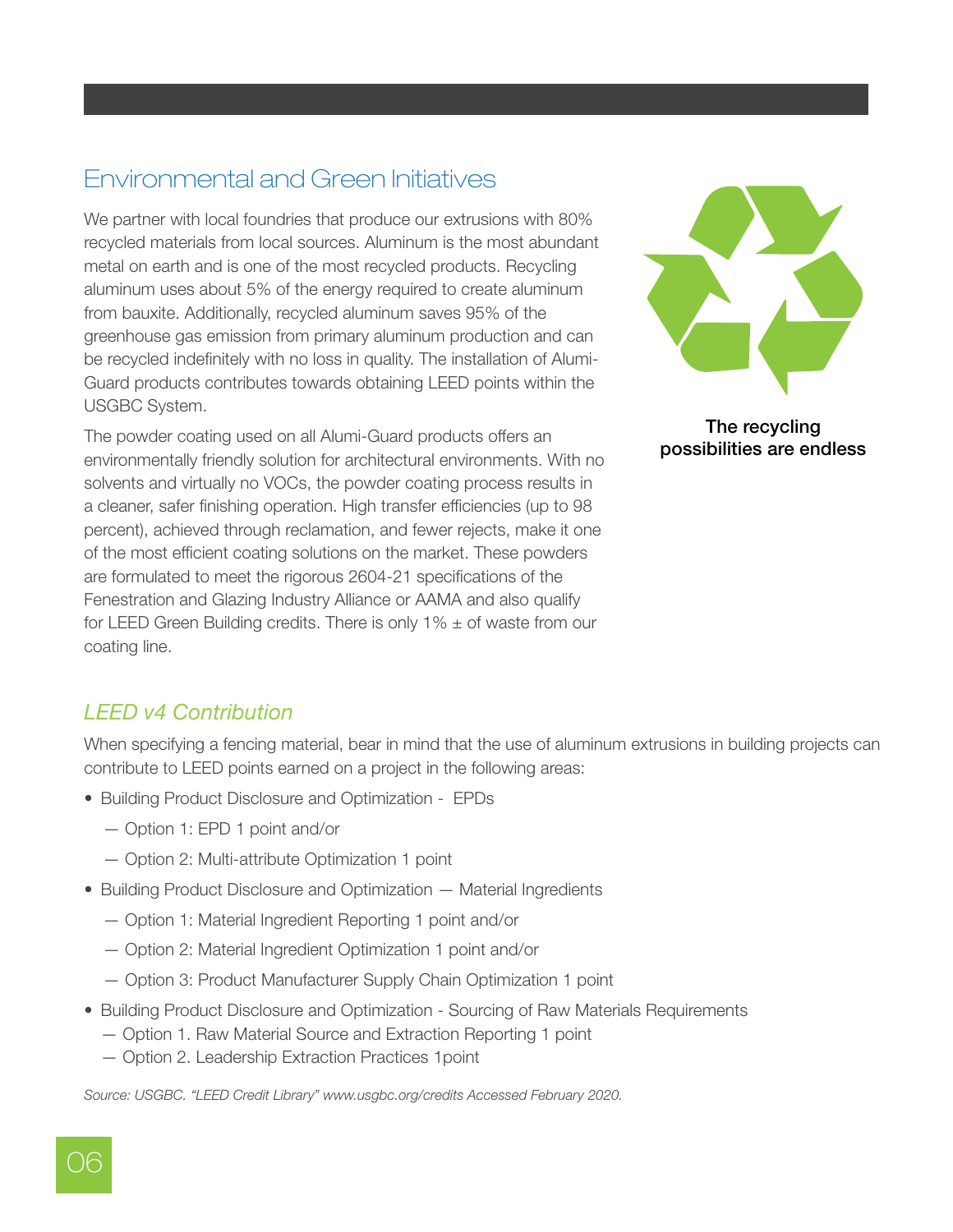### MI Metals, Inc.



**MI METALS** 

To Whom It May Concern:

MI Metals Florida supplies its customers with extrusions made from 75% recycled (secondary) 6XXX series of aluminum alloys. This material is received and recycled from local suppliers. The remaining 20% of our production is from primary billet which typically contains 3 – 5% recycled aluminum. All of M I Metals' end aluminum products are 100% recyclable with no downgrading of the material qualities. Over 30% of the aluminum produced worldwide now comes from secondary sources (recycled material). The re-melting of aluminum requires little energy as well; only about 5 percent of the energy required to produce the primary metal initially is needed in the recycling process.

MI Metals Florida supplies Alumi-Guard with 6XXX alloy that is produced from secondary billet extruded in our Oldsmar Florida facility and shipped via truck.

Brook Massey

Brook Massey Plant Manager MI Metals, Inc.

#### Arizona

7555 East State Rt. 69 • Prescott Valley, AZ P: 928-772-7000 • F: 928-772-6040

#### Florida

PO Box 1128 • 301 Commerce Blvd. Oldsmar, FL 34677 P: 813-855-5695 • F: 813-855-6677

#### Pennsylvania

1517 Route 209 • Millersburg, PA 17061 P: 717-692-4851 • F: 717-692-5264

#### **Tennessee**

704 12th Ave. • Smyrna, TN 37167 P: 615-459-4161 • F: 615-223-2380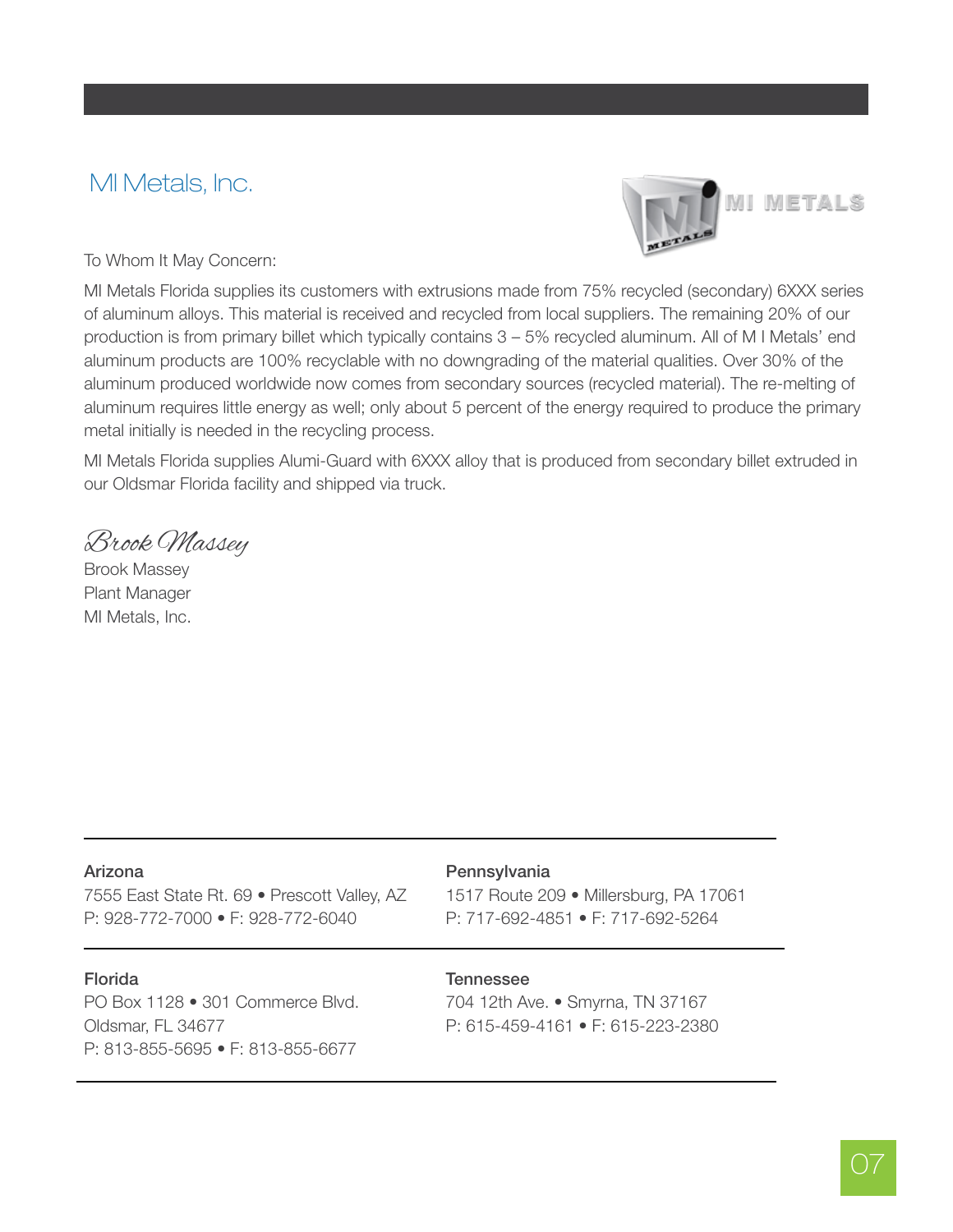# Hydro Extrusion, North America

#### RE: Recycle Content of Aluminum Billet



#### To Whom It May Concern:

The extrusion billet produced by Hydro Extrusion North America St. Augustine Operation's from 1/1/2019 through 12/31/2021 was produced utilizing re-melted aluminum scrap, prime ingot, and alloying elements. This billet consists of approximately 23.7% virgin metal units from primary smelters with the remaining 76.3% consisting of reclaimed or scrap material; 3.9% of the reclaimed scrap consumed is post-consumer with the remaining 72.4% being pre-consumer.

| Cast # | <b>Finish Casting</b> | <b>Dia</b>   | <b>IMS</b> | Pre-Consumer<br>Scrap | Post<br><b>Consumer Scrap</b> | <b>New</b><br><b>Content Total</b> |
|--------|-----------------------|--------------|------------|-----------------------|-------------------------------|------------------------------------|
| Αll    | 12/31/2018            | , 8, 9, & 10 | All        | 72.4%                 | 3.9%                          | 23.7%                              |
|        |                       |              | 6061       | 83.9%                 | 2.8%                          | 13.3%                              |
|        |                       |              | 6063       | 67.2%                 | 4.2%                          | 28.6%                              |
|        |                       |              | 6005       | 67.8%                 | 5.2%                          | 27.0%                              |

These values are based on the average for all billet produced over the listed time frame.

Aluminum is a virtually infinitely recyclable material. The re-melting process produces very little waste; generally less than 2% of the total volume re-melted by weight is lost due to oxidation. All extrusion billet produced by Hydro Extrusion St. Augustine Remelt is produced via the re-melting process.

Scrap availability and type can fluctuate drastically; recycled content in the future may differ from previous values.

Should you require any further information for a specific cast, alloy, or have a desire in Leeds certified billet, please contact me directly.

Regards,

Will Staller Remelt Manager

Hydro Extrusion North America 200 Riviera Blvd. Saint Augustine, FL 32086 | USA 904-794-1500 | www.hydro.com

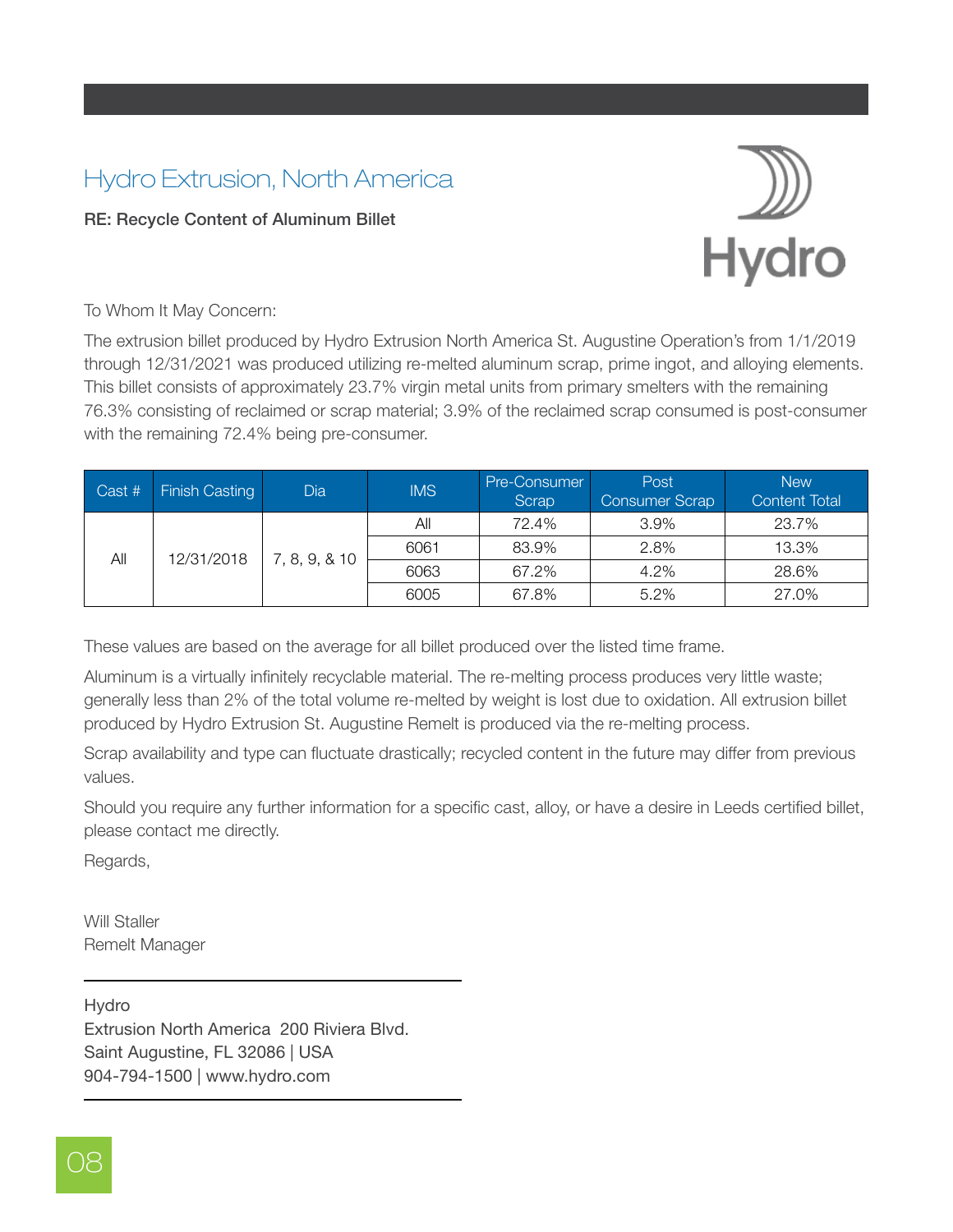# Interpon | Akzo Nobel



February 8, 2021

#### Barrette Outdoor Living Brooksville, FL Facility Provides High Performance Coatings For Their Guardrail and Aluminum Fencing Product Lines

Barrette Outdoor Living's Alumi-Guard Division in Brooksville, FL is a leading manufacturer of fence and guardrail in the residential and commercial market. This facility has recently completed testing and has been certified as an Approved Architectural Applicator for the Interpon® D2000 powders to the architectural market. The certification and continuous auditing of the Barrette Outdoor Living Brooksville, FL production facility insures that the coating process meets the stringent AAMA 2604 specification requirements for aluminum products supplied in the architectural market. (The AAMA specification is a voluntary test protocol to assess durability performance of coatings on aluminum products in the architectural market.)

Barrette Outdoor Living, Brooksville, Florida uses Bulk Chemical E-CLPS®2100 chrome-free pretreatment system designed specifically for aluminum substrate and AkzoNobel supplies powder coatings that meet the AAMA 2604 performance criteria. AkzoNobel in partnership with Bulk Chemical and Barrette Outdoor Living routinely perform auditing testing to verify that the coating system is meeting these AAMA 2604 specification requirements. ASTM B117 Neutral Salt Spray Testing which measures the accelerated corrosion performance of the coating system is a critical test for AAMA 2604 performance specification.

AAMA 2604 testing specifies that the aluminum substrate must pass 3000 hours per ASTM B117 procedure. AkzoNobel has done extended ASTM B117 testing of 10,000 hours on the coating system Brooksville, Florida facility. At 10,000 hours, the substrate panels had passing results as defined by AAMA 2604. This testing confirms that the Barrette Outdoor Living Brooksville, Florida facility coating system far exceeds the corrosion performance requirements of AAMA 2604 by a factor of 3X. Barrette Outdoor Living's customers can be reassured that they are getting a very high-quality coating performance on the guardrail and aluminum fence products coming off the manufacturing lines at the Brooksville, Florida facility.

Bryan Martin Account Manager

AkzoNobel Powder Coatings 150 Columbia Street | Reading, PA 19601 610-685-7600 | www.interpon.com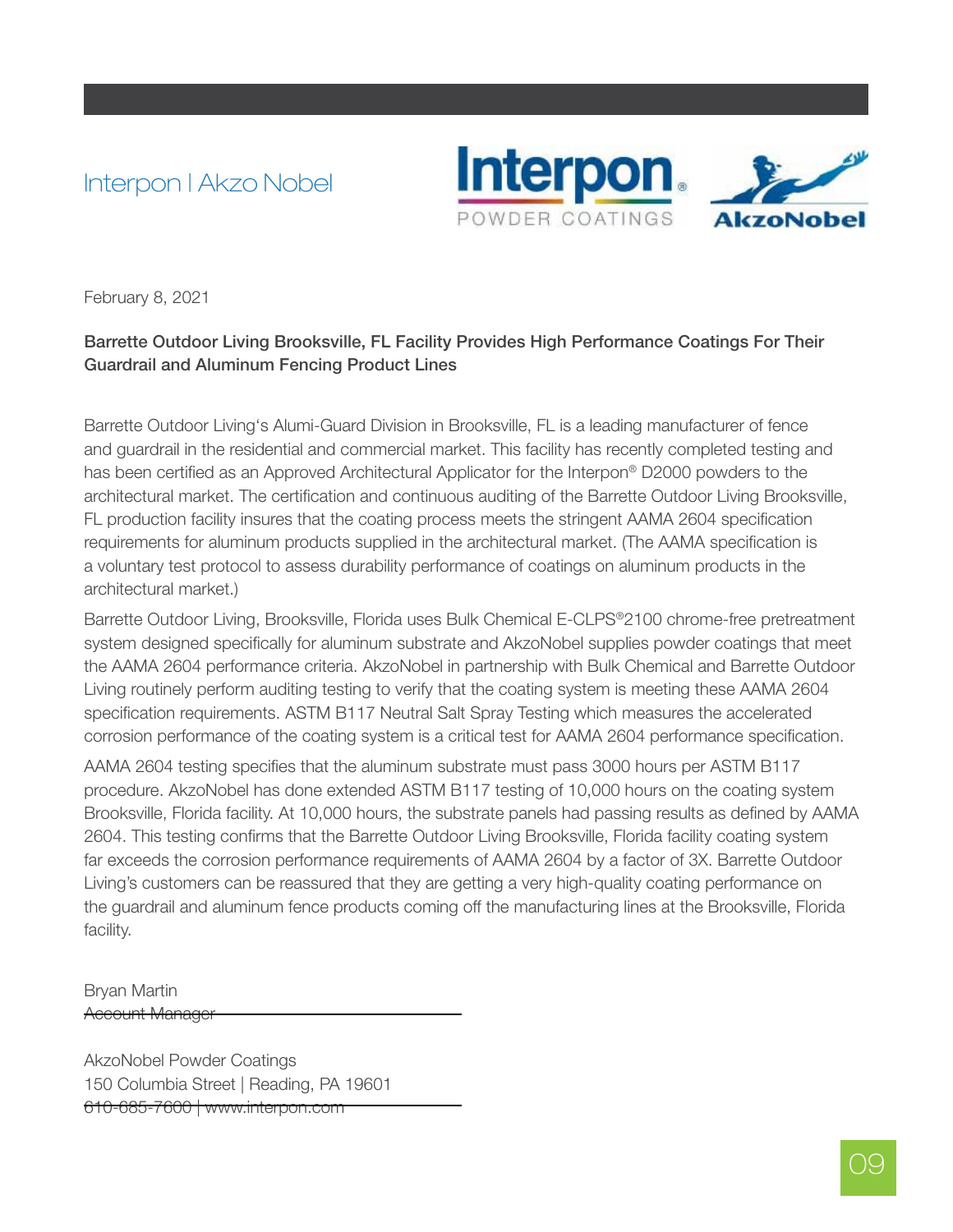# **City Utilities**

RE: Letter of Recommendation



July 8, 2022

#### To Whom It May Concern:

I was first introduced to Alumi-Guard in 2012 during the design of the City Utilities Bus Storage/Fuel Wash Facility located in Springfield, Missouri. At that time I was the project architect with the architectural design firm that contracted with City Utilities to design this project. The five acre project site required a complete perimeter security fencing along with seven automatic gates. During the design phase of the project I worked with Matt Nemnich (Midwest Territory Manager) and Taylor Coley (Manager, Architect Services) of Alumi-Guard. Both Matt and Taylor were extremely effective in helping me select the correct fence system and gate operators for this project. Taylor's expert knowledge of the fence systems and components insured our plans and specifications were highly detailed and complete prior to bidding project for construction. Alumi-Guard provided an excellent service in regard to providing architectural cad drawings, specifications and technical assistance to both the engineers and myself for the project. In 2014 I worked with Alumi-Guard again on the Saint Charles Public Works Maintenance Facility located in Saint Charles, Missouri. The same quality of customer service was found during the construction drawing process of this project as well.

After coming to work for City Utilities of Springfield in 2015 I again called upon Alumi-Guard to help assist me with some issues we were having with some large industrial sliding cantilever gates. Matt with Alumi-Guard met me onsite to review and discuss the options for correcting the issues. Alumi-Guard followed up by sending detailed information for making corrections to gates.

During my 20 years of practicing architecture I have worked with many manufactures representatives and found Alumi-Guard's service/support to be one of the best. I would highly recommend Alumi-Guard to assist you on your next project.

Tyler J. Peck, AIA Supervisor-Facility Services

301 East Central Street Springfield, MO 65802 417-863-9300 | cityutilities.net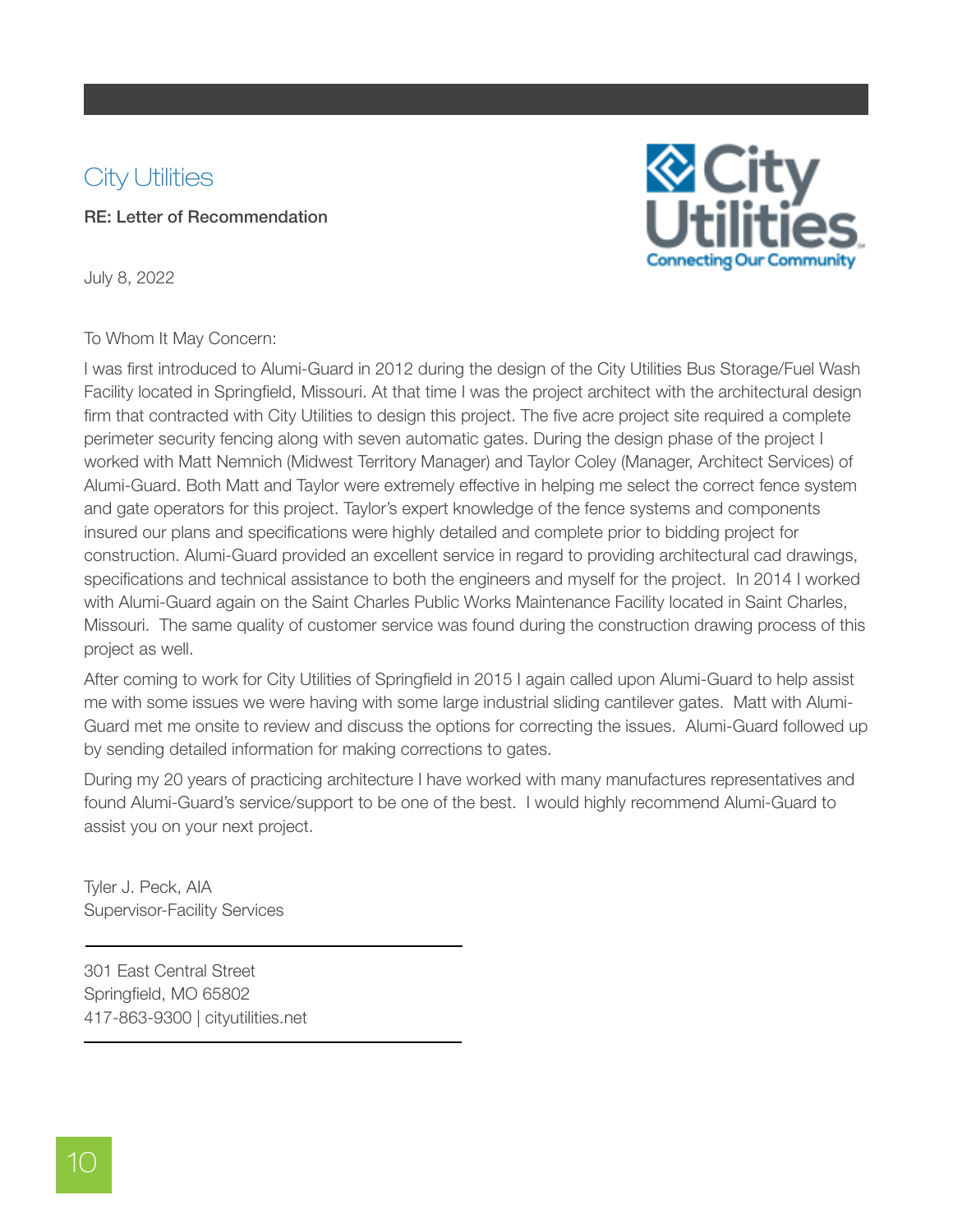# PF Products Finishing



#### Alumi-Guard Is One Of Top Finishing Shops In U.S.

Products Finishing magazine names Alumi-Guard to the 'Top Shops" list for the Seventh consecutive year!

CINCINNATI, Ohio – Alumi-Guard, a division of Barrette Outdoor Living, has been named one of the best finishing shops in the U.S., according to an industry benchmarking survey conducted by Products Finishing magazine, a trade publication which has covered the industry since 1938.

The magazine conducted an extensive benchmarking survey that analyzed a company in several different areas, including Current Finishing Technology, Finishing Practices and Performances, Business Strategies and Performances, and Training and Human Resources.

Only the top 50 shops were given the honor of being a Products Finishing magazine 'Top Shop' based on a scoring matrix of those four criteria.

Alumi-Guard has established itself as one of the best finishing operations in the industry," said Tim Pennington, editor of Products Finishing magazine. "The criteria we used was very stringent, and only the finishing shops that excelled in all four areas made the list. Alumi-Guard is in rare air when it comes to finishing operations."

Alumi-Guard is located at 2401 Corporate Blvd. in Brooksville, FL. Alumi-Guard manufactures Powder Coated Ornamental Aluminum fence, gates and guardrail products. The powder coating meets or exceeds the stringent FGMA 2604-21 requirements.

 "We are extremely excited and pleased to be named one of Products Finishing magazine's 'Top Shops'," said Chip Howison, Vice President of Operations at Alumi-Guard. "Our employees and management team have worked very hard to be the best in the industry, and to provide our customers with quality service."

Contact:

Chip Howison Vice President - Operations

2401 Corporate Blvd. Brooksville, FL 34604 352-754-2529 | Chowison@alumi-guard.com

PF Products Finishing 6915 Valley Avenue Cincinnati, OH 45244-3029 513-527-8800 | www.pfonline.com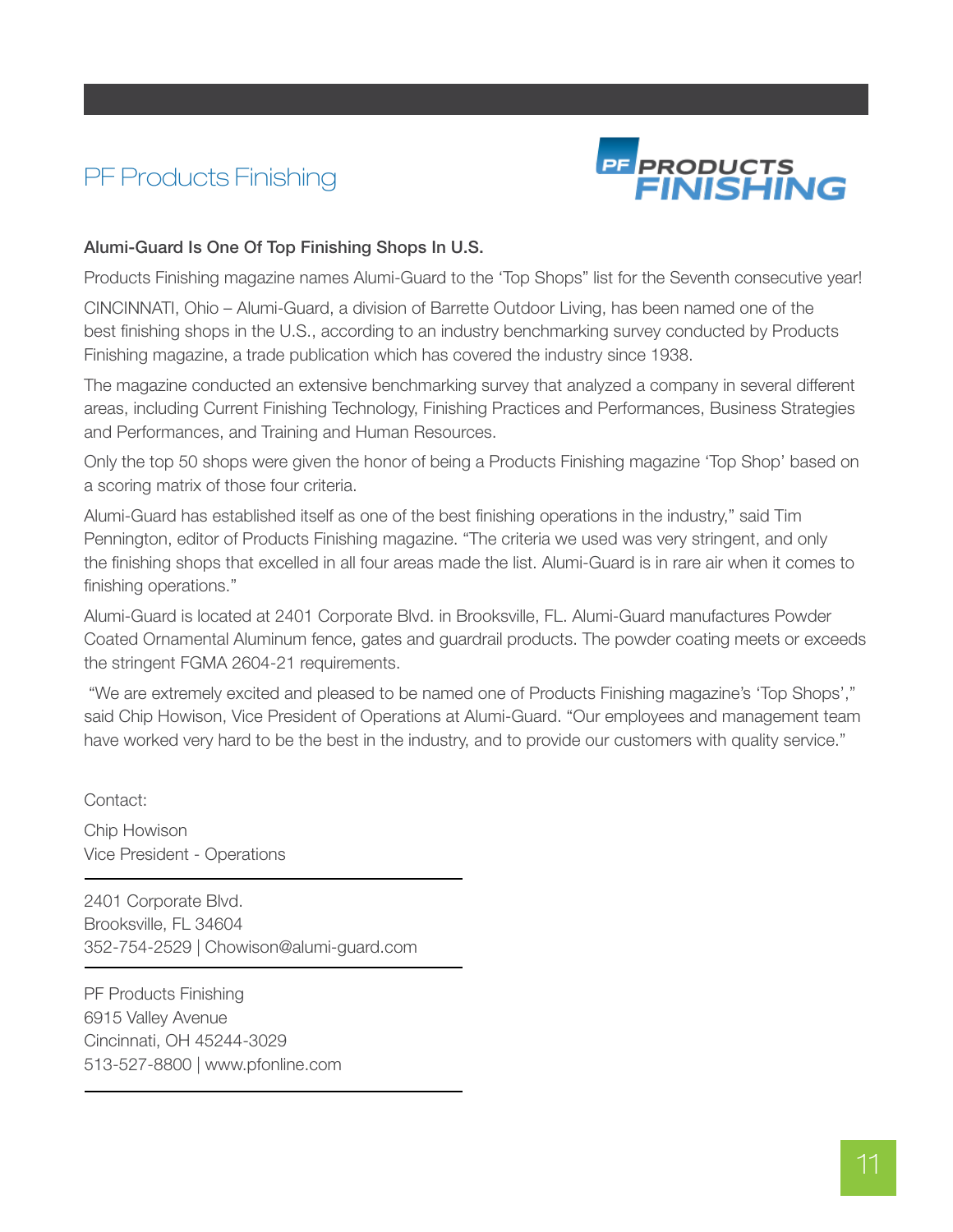# AAMA Standards Comparison Organic Coatings on Aluminum Extrusions and Panels

| Attribute                                                                                                                        | AAMA 2603-21<br>(Pigmented Coatings)                                                                                       | AAMA 2604-21<br>(High Performance Coatings)                                                                                                       | AAMA 2605-21<br>(Superior Coatings)                                                                                     |  |  |
|----------------------------------------------------------------------------------------------------------------------------------|----------------------------------------------------------------------------------------------------------------------------|---------------------------------------------------------------------------------------------------------------------------------------------------|-------------------------------------------------------------------------------------------------------------------------|--|--|
| Minimum Initial Dry Film Thickness                                                                                               | $>$ 20 microns (0.8 mil)<br>for 80% of measurements, >17<br>microns (0.68 mil) or 85% of film<br>thickness specified.      | $>$ 30 microns (1.2 mil)<br>for 80% of measurements, >25<br>microns (0.68 mil) or 85% of film<br>thickness specified.                             | $>$ 30 microns (1.2 mil)<br>for 80% of measurements, $> 25$<br>microns (1.0 mil) or 85% of film<br>thickness specified. |  |  |
| Specular Gloss (per ASTM D 523)                                                                                                  | Within + 5 units of manufacturer's recommended values                                                                      |                                                                                                                                                   |                                                                                                                         |  |  |
| Outdoor Weathering Exposure Time                                                                                                 | 1 year, South Florida                                                                                                      | 5 years, South Florida                                                                                                                            | 10 years, South Florida                                                                                                 |  |  |
| Chalking Resistance (After Weather<br>Exposure) (ASTM D 4214, Met. A)                                                            | Slight Change Allowed                                                                                                      | 5 years: Chalk $<$ 8 rating                                                                                                                       | 10 years: Chalk $<$ 8 rating for<br>colors, <6 rating for white                                                         |  |  |
| Color Retention(After Weather Expo-<br>sure)                                                                                     | Slight Change Allowed                                                                                                      | 5 year fade: delta $E < = 5$                                                                                                                      | 10 year fade: delta $E \le 5$                                                                                           |  |  |
| Gloss Retention (After Weathering)                                                                                               | Slight Change Allowed                                                                                                      | 5 years $>=$ 30% retention                                                                                                                        | 10 years $>= 50\%$ retention                                                                                            |  |  |
| Erosion Resistance (After Weathering)                                                                                            | No Specification                                                                                                           | $5$ years $< 10\%$ loss                                                                                                                           | 10 years $<$ 10% loss                                                                                                   |  |  |
| <b>Impact Resistance</b>                                                                                                         |                                                                                                                            | No film removal from Substrate at initial test (not subject to weathering exposure)                                                               |                                                                                                                         |  |  |
| Humidity Resistance (per ASTM D<br>2247 or D 4585)-no visually apparent<br>change and few" blisters < size 8 per<br>ASTM D 968)" | 1500 hr at 100°F & 100% humidity                                                                                           | 3000 hr at 100°F & 100% humidity                                                                                                                  | 4000 hr at 100°F & 100% humidity                                                                                        |  |  |
| <b>Chrome Pretreatment</b>                                                                                                       | No Specification                                                                                                           | If used, $>=$ 30 mg/ft2 by weight                                                                                                                 | If used, $>=$ 40 mg/ft2 by weight                                                                                       |  |  |
| Abrasion Resistance (per ASTM D<br>968)                                                                                          | No Specification                                                                                                           | Abrasion Coefficient >=20                                                                                                                         | Abrasion Coefficient >= 40                                                                                              |  |  |
| Salt Spray Corrosion Resistance (per<br>ASTM B117)                                                                               | 1500 hr < 8 blisters, $> 7$ scribe                                                                                         | 3000 hr < 8 blisters, $> 7$ scribe                                                                                                                | N/A                                                                                                                     |  |  |
| Salt Spray Corrosion Resistance (per<br>ASTM G85, Annex A5)                                                                      | N/A                                                                                                                        | N/A                                                                                                                                               | 2000 hr < 8 blisters, $> 7$ scribe                                                                                      |  |  |
| <b>Chemical Resistance</b>                                                                                                       | No loss of adhesion, blistering<br>or visually apparent change after<br>exposure to muriatic acid, mortar<br>and detergent | No loss of adhesion, blistering or visually apparent change after exposure<br>to muriatic acid, mortar, detergent, window cleaner and nitric acid |                                                                                                                         |  |  |
| Sealant Compatibility                                                                                                            | Sealant must meet AAMA 800 and have no effect on coating                                                                   |                                                                                                                                                   |                                                                                                                         |  |  |
| Boiling Water Film Adhesion                                                                                                      | No Specification                                                                                                           | No loss of adhesion after 20 minutes in 212°F water                                                                                               |                                                                                                                         |  |  |
| <b>Color Uniformity</b>                                                                                                          | No variation outside of limits established by color range sample approval                                                  |                                                                                                                                                   |                                                                                                                         |  |  |
| Dry Film Hardness                                                                                                                | "H" Minimum. No rupture when<br>tested per ASTM D 3363                                                                     | "F" Minimum. No rupture when tested per ASTM D 3363.                                                                                              |                                                                                                                         |  |  |
| Dry & Wet Film Adhesion                                                                                                          | Meet requirements of ASTM D 3359                                                                                           |                                                                                                                                                   |                                                                                                                         |  |  |
| <b>T-Bend Test for Coating Flexibility</b>                                                                                       | No Specification                                                                                                           | Minimum of 2-T flexibility with no pick-off at the area of the bend.                                                                              |                                                                                                                         |  |  |